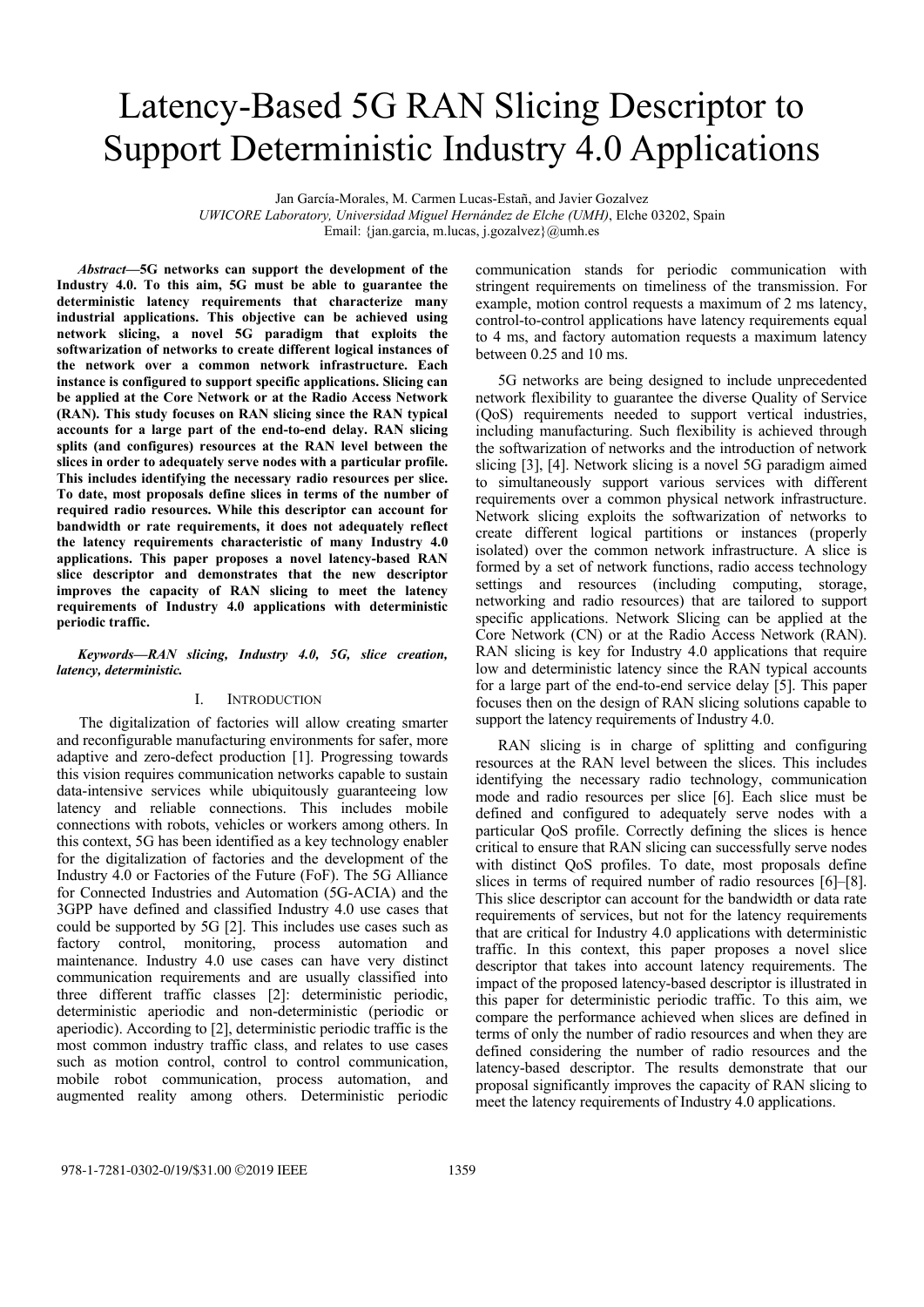# II. RELATED WORK

RAN slices have been mostly defined to date in terms of the number of radio resources necessary for a slice to adequately serve its nodes [7]–[10]. Kokku et al. designed and implemented in [7] a Network Virtualization Substrate (NVS) for the effective virtualization of wireless resources in cellular networks. The study shows that slices can be defined in terms of bandwidth or resources, and introduces a slice creation scheduler that allows for their simultaneous existence. [8] extends the NVS concept to design effective RAN slicing solutions that operate with resources from multiple base stations (BSs). [9] introduces the concept of a Slice Broker that offers slices as a service (SlaaS). The broker initially reserves an amount of resources per slice based on the request from services. It then monitors the traffic per slice and augments the allocation of resources if necessary. This reactive approach can ultimately assign the exact amount of resources needed but incurs in some delays that might not be tolerable by timecritical services such as those found in Industry 4.0. A proactive approach is proposed in [10] where RAN slicing is considered to support haptic communications. The proposal computes the size of slices periodically and uses a dynamic queuing system to allocate resources to nodes in order to meet latency requirements. However, such latency requirements are not considered in the process to create the slices.

Recent studies propose creating slices considering bit rate requirements when considering different types of traffic and service. For example, [6] considers a combination of resourceoriented and rate-oriented parameters that limit the number and characteristics of the resources per slice. Resource-oriented parameters can include for example occupation levels of the radio resources. Rate-oriented parameters can include limits on the aggregate bit rate. [11] considers Guaranteed Bit Rate (GBR) services and computes the amount of resources necessary per slice based on the aggregate GBR requirements. [12] proposes slices for elastic and inelastic traffic. Inelastic nodes require a certain fixed throughput demand which needs to be satisfied at all times while elastic nodes only require that the expected average throughput over long time scales is above a certain threshold. The proposal in [12] can achieve certain delay guarantees to inelastic traffic by ensuring that the throughput demand is guaranteed at all times. However, delay requirements are not embedded directly in the slice creation process and hence these requirements cannot be fully guaranteed. To the authors' knowledge, none of the existing studies directly consider delay or latency requirements when creating slices. This complicates the capacity of RAN slicing to adequately guarantee the stringent latency requirements that characterize time-critical Industry 4.0 applications. To overcome this limitation, we propose a novel latency-based slice descriptor and we demonstrate its utility to support timecritical Industry 4.0 applications.

### III. SLICE DESCRIPTORS

This study proposes to define slices with two descriptors. The first one is the most commonly used to date, and is based on the amount of resources needed to satisfy the bandwidth or rate requirements of the supported services. This descriptor is referred to as the Slice Size. The second descriptor is proposed in this paper, and is a novel latency-based descriptor that accounts for latency requirements of the supported services. This descriptor is referred to as the Slice Shape. This section derives analytical expressions for both descriptors in the case of deterministic periodic traffic.

# *A. Slice Size*

Without loss of generality, we assume the Long-Term Evolution (LTE) radio interface. In LTE, a wideband channel is divided into sub-frames and Resource Blocks (RBs). The duration of sub-frames is 1ms and is equal to the Transmission Time Interval (TTI). A RB is the smallest unit of frequency resources that can be allocated to a node. Each RB is 180kHz wide in frequency and consists of 12 adjacent subcarriers of 15kHz. In the time domain, each RB occupies a full TTI. An LTE channel can then be represented as time/frequency resource grid map where the unit is an RB. The RAN slicing scheme must allocate RBs per slice.

We consider services with deterministic periodic traffic that generate packets every  $T_p$  seconds  $(T_p)$  is the transmission period). We define the Slice Size as the amount of resources within the transmission period that must be reserved for a slice to satisfy the rate required by a service. The packets must be received before a deadline  $D<sub>s</sub>$ . The data rate (in bps) required by a node u to transmit a payload of  $L_u$  bits before  $D_s$  is:

$$
R_u = \frac{L_u}{D_s} \tag{1}
$$

Following [7], we define  $R_u^{\text{eff}}$  as the effective transmission rate of node  $u$  or throughput that node  $u$  will experience per assigned RB. This throughput is a function of the experienced signal-to-interference-plus-noise ratio (SINR) and the reliability required by the application that is here represented in terms of the Block Error Rate (BLER):

$$
R_u^{\text{eff}}(\gamma_u) = \frac{T_c(\gamma_u)}{D_s} (1 - BLER)
$$
 (2)

where  $\gamma_u$  is the SINR experienced by the node u on a RB, and  $T_c(\gamma_u)$  represents the transport block size (TBS in bits) that can be transmitted over a RB. This TBS depends on the modulation and coding scheme (MCS) selected to transmit the data. MCSs with higher error correction capabilities can transmit a smaller TBS over a higher number of RBs but can operate over lower SINR levels. The MCS is selected based on the experienced SINR and the BLER required to deliver the data block  $T_c(\gamma_u)$ . We select the MCS with larger TBS size that guarantees the BLER for the experienced SINR. The MCS is selected using the lookup table specified in [13] for the Extended Pedestrian A model (EPA). This lookup table maps the SINR to the MCS necessary to guarantee a target BLER. Using this lookup table, we obtain the value of  $T_c(\gamma_u)$  for the experienced SINR  $\gamma_u$  by node  $u$ . We compute then the amount of RBs required by  $u$  to transmit  $L_u$  bits before  $D_s$  as ([x] denotes the ceil operator):

$$
J_u(\gamma_u) = \left| \frac{R_u}{R_u^{\text{eff}}(\gamma_u)} \right| \tag{3}
$$

A slice should serve a group of nodes with similar QoS requirements. The Slice Size  $(K<sub>s</sub>)$  or total number of radio resources required by a slice  $s$  to serve  $M$  nodes during a transmission period is then: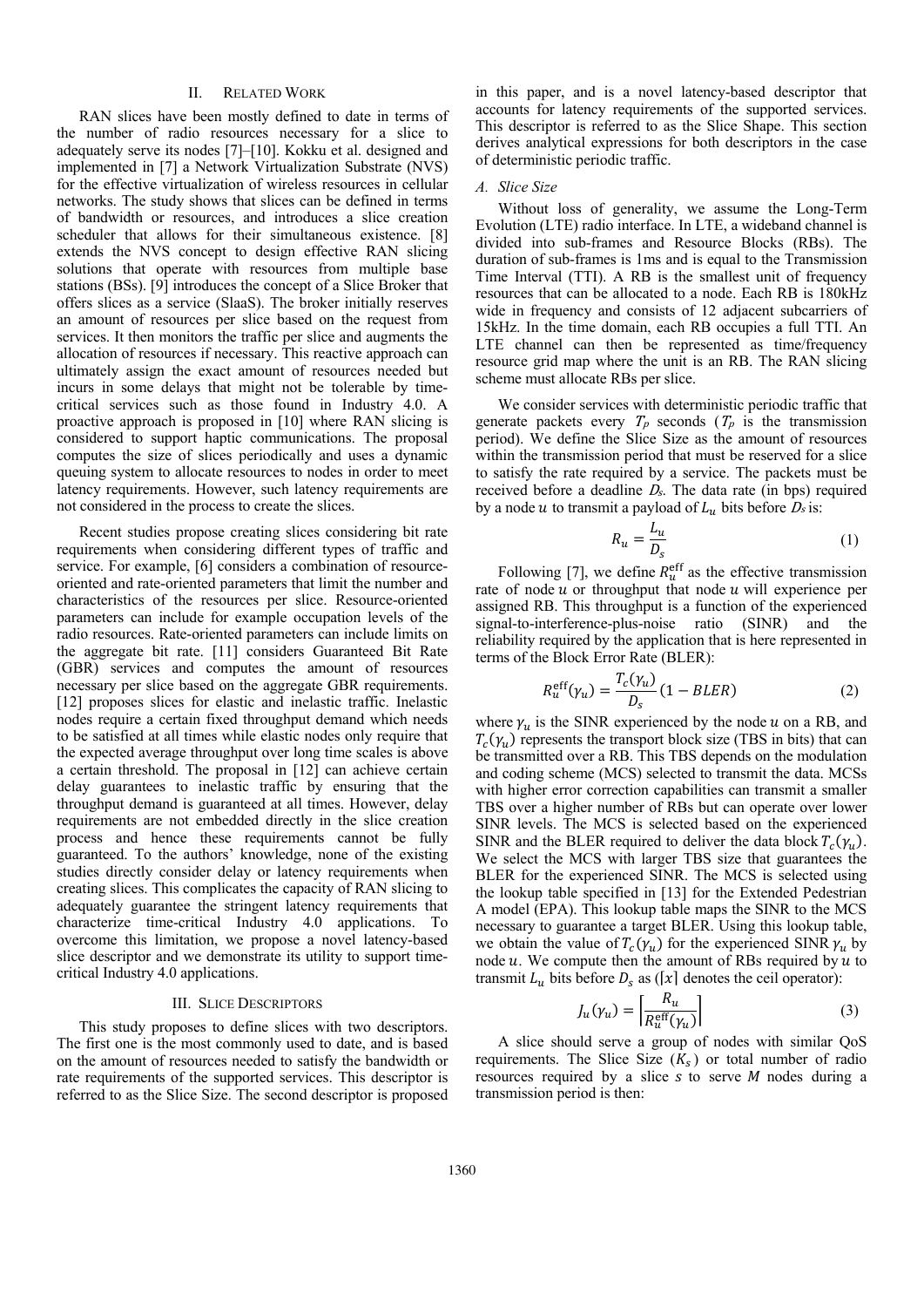$$
K_s = \sum_{u=1}^{M} J_u(\gamma_u)
$$
 (4)

The SINR level used to compute  $K_s$  should then not be an instantaneous SINR level since it does not adequately reflect the SINR that nodes can experience during the complete transmission period. The node measures its experienced SINR every 1ms and stores the SINR values of the last second. We then use the 25th-percentile of the measured SINR values.

## *B. Slice Shape*

The Slice Shape descriptor identifies the number of TTIs within the transmission period over which the  $K_s$  resources have to be reserved to meet the latency requirements of the service to be supported. For deterministic periodic traffic, we must guarantee that all  $K_s$  resources are available between the time a new packet is generated (this time is known for periodic traffic) and the latency deadline  $D_s$ . The Slice Shape descriptor identifies the TTIs over which the  $K_s$  resources should be reserved. Fig. 1 illustrates an example of the size and shape of a slice for deterministic periodic traffic. The grid represents the RBs in time and frequency domains. The example represents the case where a node requires a slice size of four RBs in each transmission period. The slice size must be contained within a time window of length  $D_s$  from the start of every transmission at  $t_0 + kT_n$  where  $t_0$  is the time at which the first transmission starts and  $k$  is a non-negative integer. Fig. 1 represents an example with different slice shapes in each transmission period, but where both shapes reserve  $K_s$  radio resources within  $D_s$  from the start of each transmission.

We define  $L_{ts}$  as the amount of radio resources allocated to slice s in TTI t. To meet the latency deadline  $D_s$ , the slice must be created so that:  $t_i+D_{\sigma}$  $-1$ 

$$
\sum_{t=t_i}^{+t s_5 - 1} L_{t,s} = K_s
$$
 (5)

where  $t_i \in \{t_0, t_0 + T_p, t_0 + 2T_p, \dots\}$  and  $D_s$  is expressed as an integer number of TTIs.



Fig. 1. Slice size and shape for deterministic periodic traffic.

## IV. EVALUATION

This section compares the performance achieved when slices are defined only in terms of size (referred to as benchmark) and when they are defined in terms of size and shape (referred to as proposal). In the first case, the number of RBs per slice based on eq. (4) must be guaranteed while the application is being executed, i.e. during  $T_p$  in the case of deterministic period traffic. The set of possible slices that guarantee  $K_s$  RBs in  $T_p$  is equal to:

$$
N_L = \binom{N_b T_p}{K_s} \tag{6}
$$

where  $N_b$  is the number of RBs per TTI and  $\binom{N_b T_p}{K}$  $\binom{V_b I_p}{K_s}$  represents the number of combinations of  $K_s$  RBs within a resource grid including  $N_bT_p$  RBs.

Our proposal defines slices considering  $K_s$  based on eq. (4) and the latency condition expressed in eq. (5). We then only consider out of all possible  $N_L$  solutions in eq. (6) those that include the  $K_s$  RBs in a time window starting at  $t_i$  and with length  $D_s$ . The set of possible solutions for our proposal is then:

$$
N_P = \binom{N_b D_s}{K_s} \tag{7}
$$

where  $\binom{N_b D_s}{V}$  $\binom{b_1b_2}{K_s}$  represents the number of combinations of  $K_s$  RBs within a resource grid of  $N_b D_s$  RBs.

Our proposal guarantees that all  $N_P$  possible slices satisfy the latency requirements expressed in eq. (5). This is not always the case for the  $N_L$  possible slices obtained considering only the slice size descriptor. Fig. 2 depicts the percentage of possible slices that would satisfy the latency requirements for all served nodes with deterministic periodic traffic. This percentage is depicted as a function of  $K_s$  for the benchmark and proposal options. Results are shown for various latency deadlines  $D_s$  expressed as a function of  $T_p$ . Fig. 2 shows that defining slices considering only the size descriptor is not a viable approach to guarantee that nodes with deterministic periodic traffic meet their latency requirements. This can though be guaranteed with our proposed approach that also takes into account the novel latency-based slice descriptor when creating slices. Fig. 2 also shows that the capacity of the benchmark approach to define slices that meet the latency requirements decreases when the resources demanded per slice  $(K<sub>s</sub>)$  increases. This is the case because the difference between  $N_L$  and  $N_P$  augments when  $K_S$  increases. The capacity of the benchmark approach to define slices that meet the latency requirements also decreases faster when these requirements become more demanding (i.e. when  $D_s$  decreases). On the other hand, the benchmark solution can approach the performance achieved with our latency-based proposal when the latency requirements are relaxed and  $D_s$  tends to  $T_p$ .



Fig. 2. Percentage of slices that satisfy the latency requirements.

The performance of the benchmark and proposed approaches is also compared in terms of the *Successful Transmission Ratio (STR)*. This metric quantifies the percentage of successful transmissions. A transmission is considered successful if it meets the QoS requirements demanded by the application. These requirements are defined by the number of resources demanded by the application  $(K_s)$ and the latency deadline  $D_s$ . We first estimate the *STR* metric